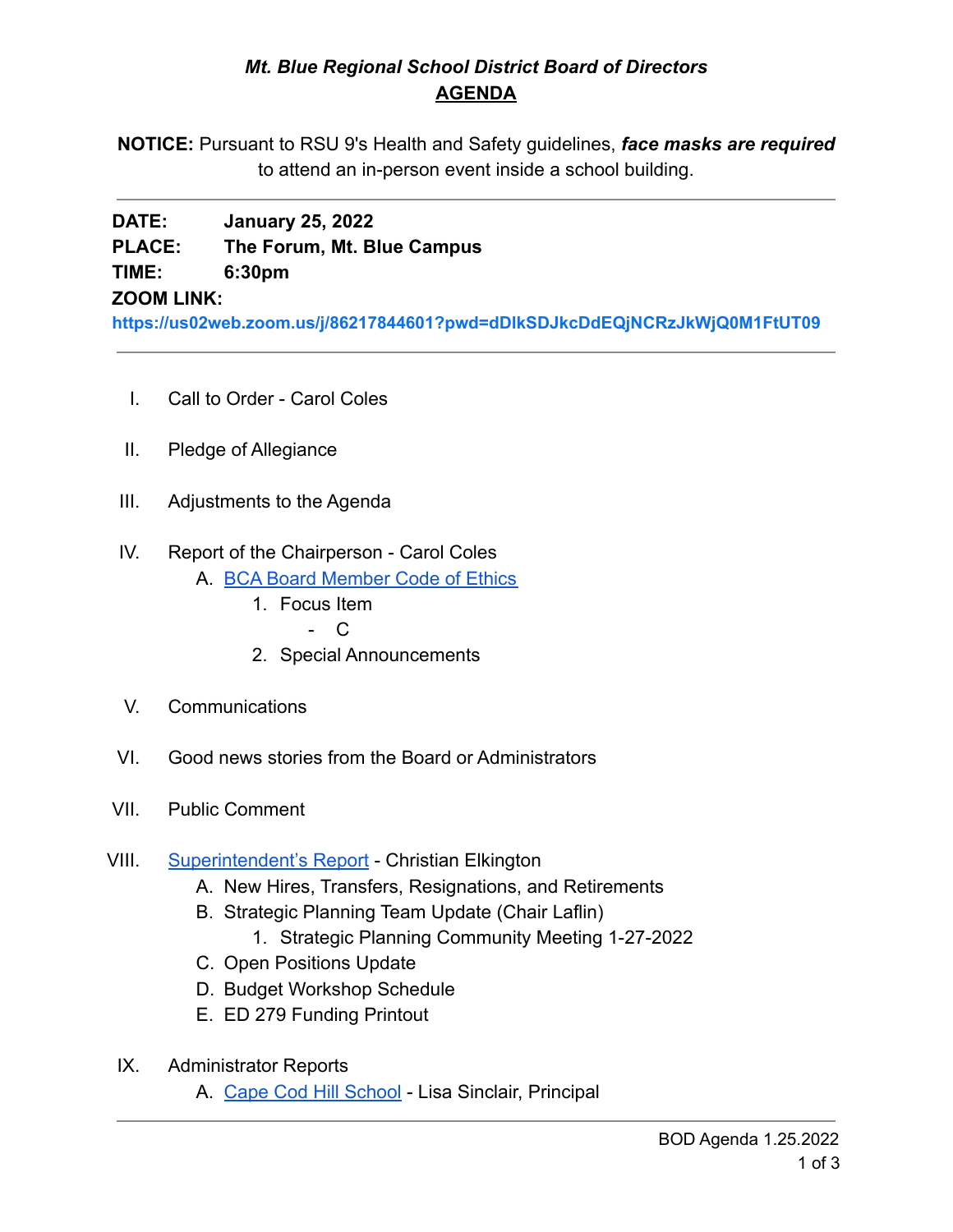- B. [Mt. Blue High School/Mt. Blue Campus](https://drive.google.com/file/d/10yTiThMTaT7eaBuBMtEVmnPNjLfVfJxZ/view?usp=sharing) Monique Poulin, Principal
- C. [W.G. Mallett School](https://drive.google.com/file/d/1ssW3UTLl8lSci5-FJJM6y3MKfaTaYY14/view?usp=sharing) Tracy Williams, Principal
- X. Presentations
	- A. Apportionment Review [Information on apportionment](https://drive.google.com/file/d/1JCvPqYV0n4BsGuIEdvDvnZn2cAV20mET/view?usp=sharing) Wayne Kinney
		- 1. Questions
		- 2. Possible adjustments
		- 3. Recommendations
		- 4. Next Steps
- XI. Consent Agenda
	- A. Minutes from [January 11, 2022](https://drive.google.com/file/d/1XwFo5N7IhyUad9CMDU6QHr0Zf9qvDklF/view?usp=sharing)
	- B. Committee Report Outs and Minutes
		- 1. Operations Committee None
		- 2. Personnel & Finance None
		- 3. Educational Policy None
	- *Motion to approve the consent agenda.*
- XII. New Business
	- A. COVID Reopening Plan Check-In Columbia/Elkington
		- 1. [Covid Data Update](https://drive.google.com/file/d/1Ifw9knhnNkbHCI6E4DE9OFSmNH9XEyx4/view?usp=sharing)
			- a) Questions
		- 2. Updates:
			- a) [RSU 9 Return to School/COVID-19 Handbook](https://drive.google.com/file/d/1AII6--ramOeH2vQX4scuoJA4ZRvb3BXy/view?usp=sharing) (Updated 1/13/2022)
			- b) Drive-thru Rapid Testing
			- c) Positive Test, Close Contact & Communication
			- d) School Outbreak Status Review
			- e) MBMS and Remote Learning
		- 3. New State Recommendations, Changes & Adjustments
		- 4. Superintendent Recommendation
		- 5. Discussion/Questions
		- *● Possible Motion*
	- B. Approval of New Hires, Transfers, Resignations, and Retirements
	- *● Motion to approve the new hires, transfers, resignations, and retirements as presented in the Superintendent's Report.*
	- C. Update on Morning Meeting w/Legislators and Mt. Blue Campus Tour 2/18/2022 - Harrison